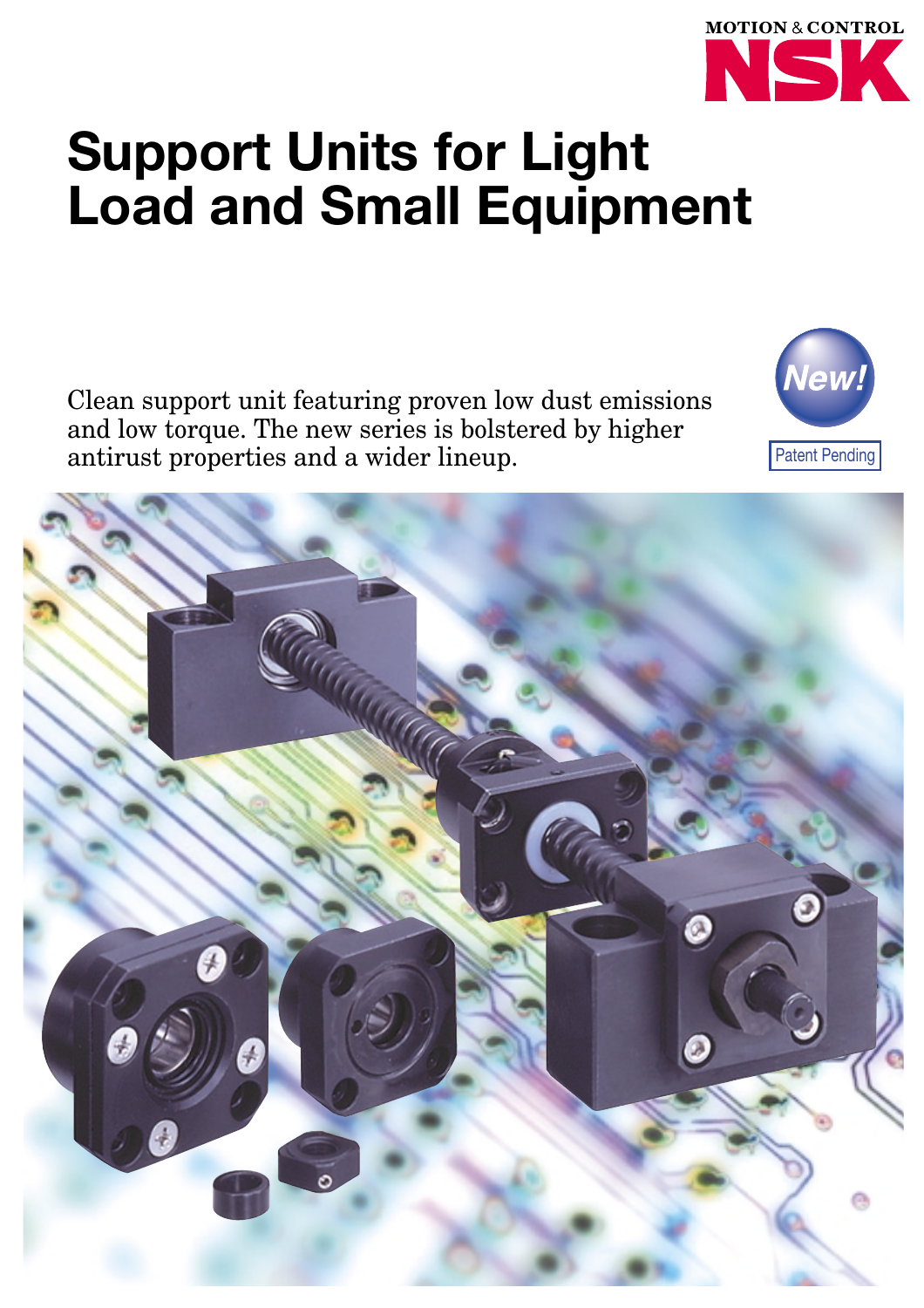# *Support Units for Light Load and Small Equipment*

**Support units for light load and small equipment provide both fixed and support side bearing assemblies to support screw shafts. They provide all required parts such as bearing locknuts so that you can mount them directly to NSK standard ball screws, of which shaft ends are machined.**

**Please refer to the dimensions listed on the dimension table for configuration of standard screw shaft ends for NSK standard ball screws with blank shaft ends. For rolled ball screws, you require optional spacers when mounting fixed support side support units.**

### **Features**

### *Prompt delivery*

**All support units are standard stocked items.** 

### *Best selection of bearings for your application*

**General use support units for fixed support side are equipped with highly rigid angular contact ball bearings that have been assembled with proper preload, and packed with the appropriate volume of grease. On the other hand, clean support units for fixed support side uses low dust emission grease, and low torque special bearings. Sealed deep groove ball bearings are used for simple support side units for both general and clean environment use.** 

### *Accessories*

**Support units provide everything necessary for mounting ball screws to machines.**

**(Please refer to the table on the right.)** 

\* Do not disassemble fixed support side units as they are equipped with bearings and oil seals.

### *Antirust treatment*

**The table on the right shows the surface treatment for the bearing housing, and material of small parts.**



|          | <b>Fixed support side</b>   |          | Simple support side |
|----------|-----------------------------|----------|---------------------|
| Part no. | Name of parts               | Part no. | Name of parts       |
| (1)      | Bearing housing             | (5)      | Bearing housing     |
| ②        | Spacer                      | (6)      | Bearing             |
| ③        | Locknut                     | (7)      | Snap ring           |
| 4        | Set screw<br>with set piece |          |                     |

|                       | General support unit               |
|-----------------------|------------------------------------|
| Bearings and grease   | Angular contact ball bearings, PS2 |
| Surface treatment     | Black oxide                        |
| Screws and snap rings | Standard material                  |

#### **Specifications of support unit for general use**

|                                                            | Fixed support side support unit                        |                   |                                 |                             |                              | Simple support side support unit |                                           |
|------------------------------------------------------------|--------------------------------------------------------|-------------------|---------------------------------|-----------------------------|------------------------------|----------------------------------|-------------------------------------------|
|                                                            |                                                        | Axial direction   |                                 | Maximum                     |                              | <b>Bearing</b>                   | <b>Radial direction</b>                   |
| Reference no.                                              | <b>Basic dynamic</b><br>load rating C <sub>a</sub> [N] | Load limit<br>[N] | <b>Stiffness</b><br>$[N/\mu m]$ | starting torque<br>$[N-cm]$ | Reference no.                |                                  | <b>Basic dynamic</b><br>load rating C [N] |
| WBK06-01A (square)<br><b>WBK06-11</b><br>(round)           | 2670                                                   | 1 0 4 0           | 28                              | 0.49                        |                              |                                  |                                           |
| WBK08-01A<br>(square)<br><b>WBK08-11</b><br>(round)        | 4 4 0 0                                                | 1 4 5 0           | 53                              | 0.88                        | <b>WBK08S-01</b><br>(square) | 606ZZ                            | 2 2 6 0                                   |
| WBK10-01A (square)<br><b>WBK10-11</b><br>(round)           | 6 600                                                  | 2 7 3 0           | 94                              | 1.9                         | <b>WBK10S-01</b><br>(square) | 608ZZ                            | 3 3 0 0                                   |
| <b>WBK12-01A</b><br>(square)<br><b>WBK12-11</b><br>(round) | 7 100                                                  | 3 0 4 0           | 104                             | 2.1                         | <b>WBK12S-01</b><br>(square) | 6000ZZ                           | 4 5 5 0                                   |
| <b>WBK15-01A</b><br>(square)<br><b>WBK15-11</b><br>(round) | 7600                                                   | 3 3 8 0           | 113                             | 2.3                         | <b>WBK15S-01</b><br>(square) | 6002ZZ                           | 5 600                                     |
| WBK17-01A (square)                                         | 13 400                                                 | 5 800             | 148                             | 2.8                         | <b>WBK17S-01</b><br>(square) | 6203ZZ                           | 9550                                      |
| <b>WBK20-01</b><br>(square)<br><b>WBK20-11</b><br>(round)  | 17 900                                                 | 8 2 4 0           | 155                             | 5.4                         | <b>WBK20S-01</b><br>(square) | 6204ZZ                           | 12 800                                    |
| <b>WBK25-01</b><br>(square)<br><b>WBK25-11</b><br>(round)  | 20 200                                                 | 10 000            | 192                             | 7.2                         | <b>WBK25S-01</b><br>(square) | 6205ZZ                           | 14 000                                    |
| <b>WBK04R-11</b><br>(round)                                | 615                                                    | 490               | 6.5                             | 0.59                        |                              |                                  |                                           |
| <b>WBK06R-11</b><br>(round)                                | 1 2 8 0                                                | 930               | 9                               | 0.59                        |                              |                                  |                                           |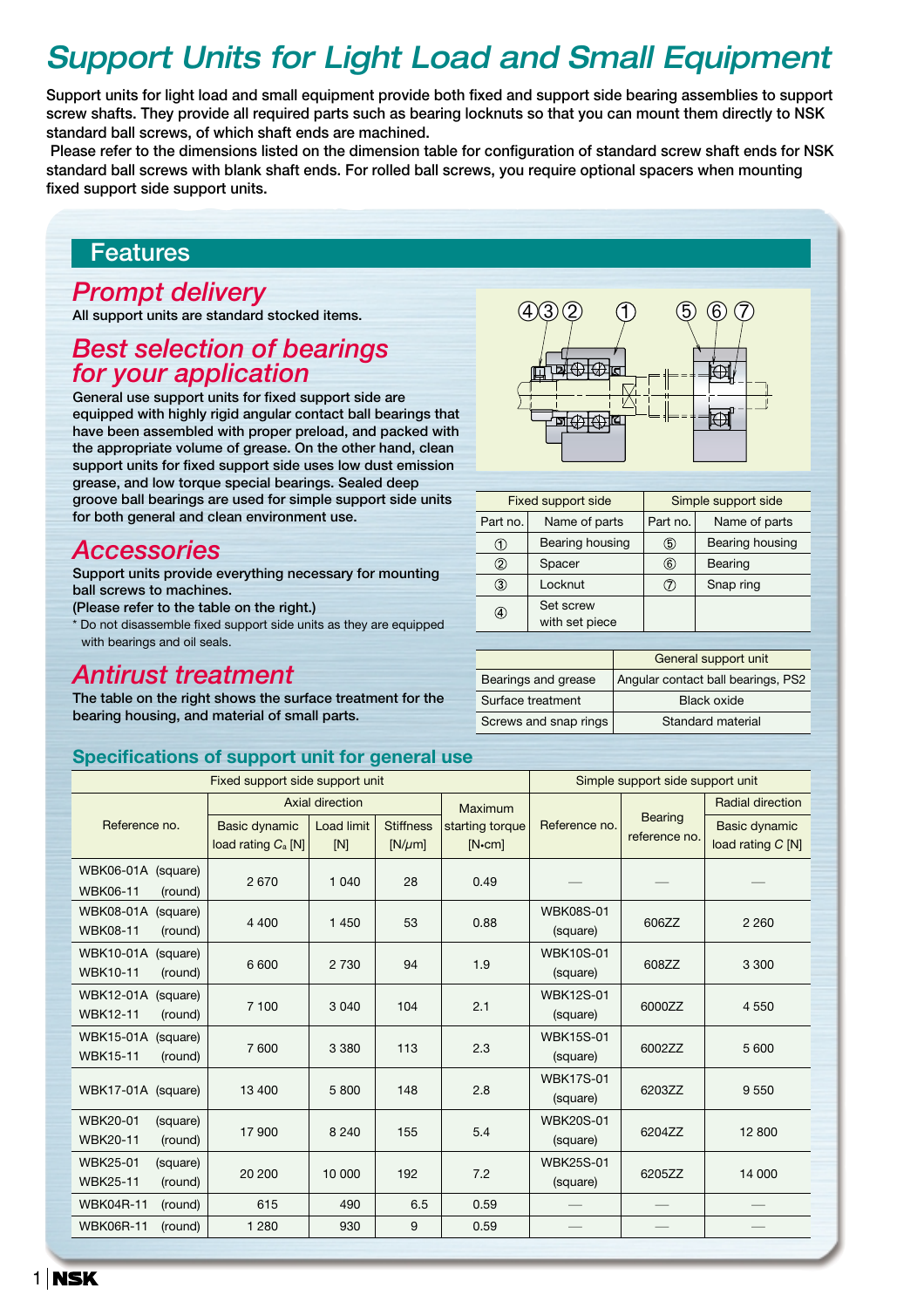### **Support Units for Light Load and Small Equipment**

### **Features of Clean Support Unit**

### *Outstanding low dust emission*

**Clean support unit uses "NSK clean grease LG2" which has a proven feature of low dust emission. It reduces dust emission to 1/10 of general support units.** 

### *Low torque*

**It features low torque characteristics because of special bearings. (50% lower than general support unit.)** 

### *High antirust specification*

**Low temperature chrome plating is applied to bearing housings, retaining plates, locknuts and spacers to improve antirust properties. Moreover, bolts and snap rings are made of stainless steel. The table below shows the surface treatment of the**

**bearing housing and material of small parts.**

|                                  | Clean support unit             |
|----------------------------------|--------------------------------|
| Bearing grease                   | Special bearings, LG2          |
| Surface treatment                | Low temperature chrome plating |
| Set screw and snap ring material | Stainless steel                |

#### **Clean support unit specifications**



*New*



|                    | Fixed support side support unit        |                   | Simple support side support unit |                             |                   |                                 |                                    |  |
|--------------------|----------------------------------------|-------------------|----------------------------------|-----------------------------|-------------------|---------------------------------|------------------------------------|--|
|                    |                                        | Axial direction   |                                  | <b>Maximum</b>              |                   |                                 | <b>Radial direction</b>            |  |
| Reference no.      | Basic dynamic<br>load rating $C_a$ [N] | Load limit<br>[N] | <b>Stiffness</b><br>$[N/\mu m]$  | starting torque<br>$[N-cm]$ | Reference no.     | <b>Bearing</b><br>reference no. | Basic dynamic<br>load rating C [N] |  |
| WBK08-01C (square) |                                        |                   |                                  |                             |                   |                                 |                                    |  |
| WBK08-11C (round)  | 3 100                                  | 1 100             | 36                               | 0.52                        | <b>WBK08S-01C</b> | 606VV                           | 2 2 6 0                            |  |
| WBK10-01C (square) | 4 2 5 0                                | 1 3 6 4           | 50                               | 1.1                         | <b>WBK10S-01C</b> | 608VV                           | 3 3 0 0                            |  |
| WBK10-11C (round)  |                                        |                   |                                  |                             |                   |                                 |                                    |  |
| WBK12-01C (square) | 4 700                                  | 2 4 4 3           | 57                               | 1.2                         | <b>WBK12S-01C</b> | 6000VV                          | 4 5 5 0                            |  |
| WBK12-11C (round)  |                                        |                   |                                  |                             |                   |                                 |                                    |  |
| WBK15-01C (square) | 5 100                                  | 2 7 5 7           | 63                               | 1.3                         | <b>WBK15S-01C</b> | 6002VV                          | 5 600                              |  |
| WBK15-11C (round)  |                                        |                   |                                  |                             |                   |                                 |                                    |  |

#### **Configuration of reference number**



✽ In case of simple support unit, be careful that 12 or less size codes do not represent internal bores of bearing. Please refer to the dimensional table for internal bore of bearing.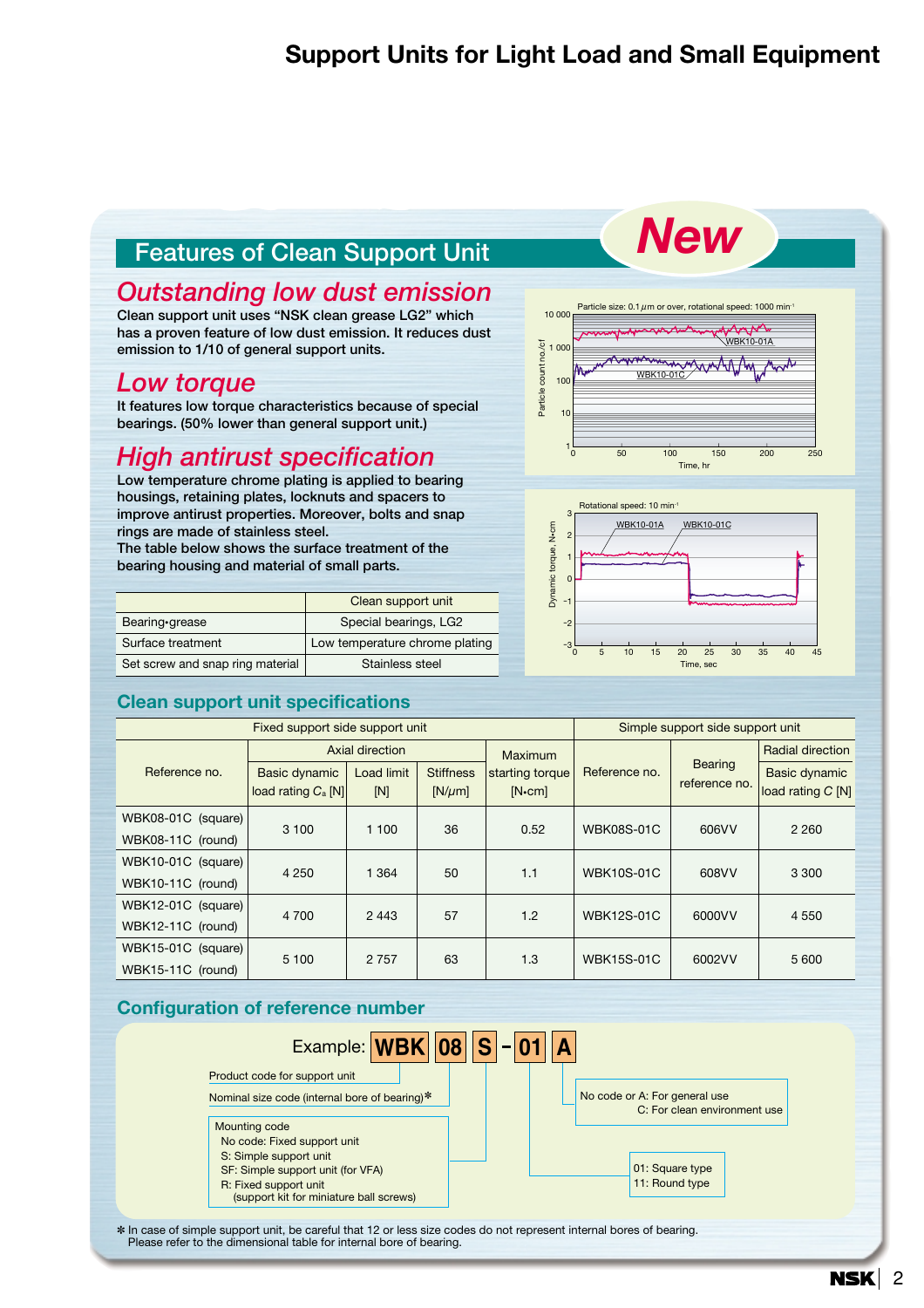### **Fixed support side support unit (square type)**



### **Simple support side support unit**



Units: mm

|                  |                              |                                                |    |     |    |               |    |    |    |     |    | <u>UHRU. IIIII</u> |  |  |
|------------------|------------------------------|------------------------------------------------|----|-----|----|---------------|----|----|----|-----|----|--------------------|--|--|
|                  | Reference no.                | Simple support side support unit (square type) |    |     |    |               |    |    |    |     |    |                    |  |  |
| For general use  | For clean<br>environment use | $d_2$                                          | R  | A   | B  | $\mathcal{C}$ | D  | E  | W  | X   | Y  | Z                  |  |  |
| <b>WBK08S-01</b> | <b>WBK08S-01C</b>            | 6                                              | 15 | 52  | 32 | 17            | 26 | 25 | 38 | 6.6 | 11 | 12                 |  |  |
| <b>WBK10S-01</b> | <b>WBK10S-01C</b>            | 8                                              | 20 | 70  | 43 | 25            | 35 | 36 | 52 | 9   | 14 | 11                 |  |  |
| <b>WBK12S-01</b> | <b>WBK12S-01C</b>            | 10                                             | 20 | 70  | 43 | 25            | 35 | 36 | 52 | 9   | 14 | 11                 |  |  |
| <b>WBK15S-01</b> | <b>WBK15S-01C</b>            | 15                                             | 20 | 80  | 50 | 30            | 40 | 41 | 60 | 9   | 14 | 11                 |  |  |
| <b>WBK17S-01</b> |                              | 17                                             | 23 | 86  | 64 | 39            | 55 | 50 | 68 | 9   | 14 | 11                 |  |  |
| <b>WBK20S-01</b> |                              | 20                                             | 26 | 95  | 58 | 30            | 45 | 56 | 75 | 11  | 17 | 15                 |  |  |
| <b>WBK25S-01</b> |                              | 25                                             | 30 | 105 | 68 | 35            | 25 | 66 | 85 | 11  |    | No counter bores   |  |  |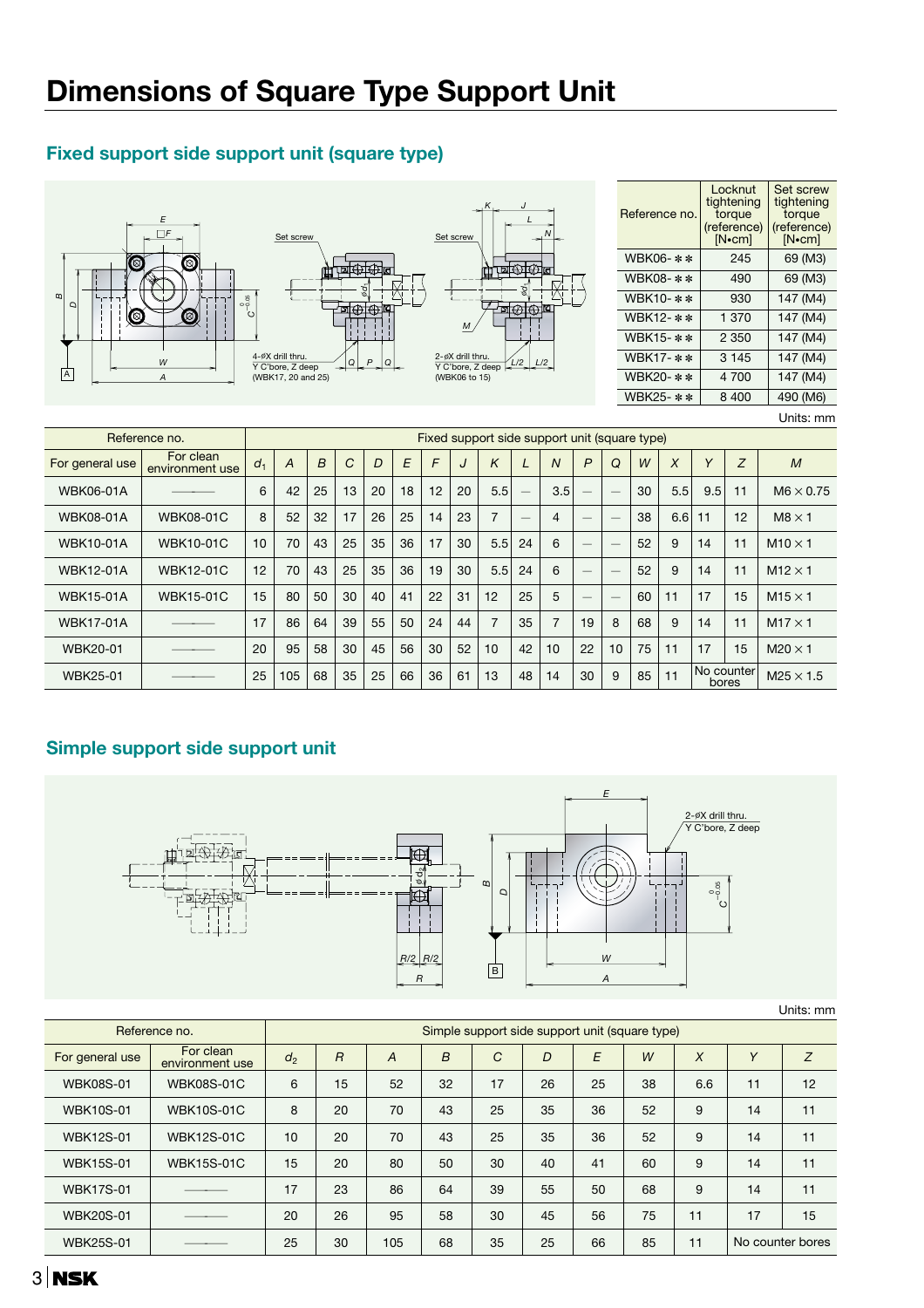# **Dimensions of Round Type and Miniature Support Unit**

#### **Fixed support side support unit (round type)**



|                 | Reference no.                |                |    |    |                |    |     |    |                |     | Fixed support side support unit (round type) |                |              |                |        |    |     |        |                |                  |
|-----------------|------------------------------|----------------|----|----|----------------|----|-----|----|----------------|-----|----------------------------------------------|----------------|--------------|----------------|--------|----|-----|--------|----------------|------------------|
| For general use | For clean<br>environment use | d <sub>1</sub> | A  | C  | D <sub>1</sub> | E  | F   | H  | J              | K   | ட                                            | $\overline{N}$ | $\mathsf{P}$ | $\Omega$       | $\cup$ | W  | X   | $\vee$ | Z              | $\overline{M}$   |
| WBK06-11        |                              | 6              | 28 | 35 | 22             | 20 | 5.5 | 13 | $\overline{7}$ | 3.5 | 9.5                                          | 6.5            | 4.5          | 2.5            | 12     | 28 | 2.9 | 5.5    | 3.5            | $M6 \times 0.75$ |
| <b>WBK08-11</b> | <b>WBK08-11C</b>             | 8              | 35 | 43 | 28             | 23 | 7   | 14 | 9              | 4   | 10                                           | 8              | 5            | 4              | 14     | 35 | 3.4 | 6.5    | $\overline{4}$ | $M8 \times 1$    |
| <b>WBK10-11</b> | <b>WBK10-11C</b>             | 10             | 42 | 52 | 34             | 27 | 7.5 | 17 | 10             | 5   | 12                                           | 8.5            | 6            | $\overline{4}$ | 17     | 42 | 4.5 | 8      | $\overline{4}$ | $M10 \times 1$   |
| <b>WBK12-11</b> | <b>WBK12-11C</b>             | 12             | 44 | 54 | 36             | 27 | 7.5 | 17 | 10             | 5   | 12                                           | 8.5            | 6            | 4              | 19     | 44 | 4.5 | 8      | $\overline{4}$ | $M12 \times 1$   |
| <b>WBK15-11</b> | <b>WBK15-11C</b>             | 15             | 52 | 63 | 40             | 32 | 12  | 17 | 15             | 6   | 11                                           | 14             | 8            |                | 22     | 50 | 5.5 | 9.5    | 6              | $M15 \times 1$   |
| <b>WBK20-11</b> |                              | 20             | 68 | 85 | 57             | 52 | 10  | 30 | 22             | 10  | 20                                           | 14             | 14           | 8              | 30     | 70 | 6.6 | 11     | 10             | $M20 \times 1$   |
| <b>WBK25-11</b> |                              | 25             | 79 | 98 | 63             | 57 | 13  | 30 | 27             | 10  | 20                                           | 20             | 17           | 10             | 36     | 80 | 9   | 15     | 13             | $M25 \times 1.5$ |

✽ Refer to the table of square type for tightening torque of locknuts and setscrews.

#### **Notes:**

1. Use datum face A or B to mount a square type support unit to a machine base.

2. Tighten a set screw after a locknut is adjusted and tightened.

3. Insert the set piece that is provided with support unit to a screw hole, and then tighten the set screw.

#### **Support kits for miniature ball screws**

Support kits are for the RMS precision rolled miniature ball screw series. However, please use support units for general use in case of RMA1002 or larger rolled ball screws.



#### **Notes:**

- 1. Oscillate bearings slowly so that they fall into a place to make run-out of mounting face minimal, and then tighten a locknut.
- 2. A support kit is put on a provisional shaft (bolt) for shipping.

|  | Units: mm |  |
|--|-----------|--|
|--|-----------|--|

| Reference no.    | А  |    | $\overline{a}$ | D. | $D_{\alpha}$ | F | F | G   | Н   | W  | U  | M                | Applicable ball<br>screw                      | Locknut<br>tightening torque | Setscrew<br>tightening torque<br>(reference) [N•cm] (reference) [N•cm] |
|------------------|----|----|----------------|----|--------------|---|---|-----|-----|----|----|------------------|-----------------------------------------------|------------------------------|------------------------------------------------------------------------|
| <b>WBK04R-11</b> | 14 | 25 | 4              | 13 | 12.5         | 9 | 5 | 5   | 2.5 | 19 | 10 | $M4 \times 0.5$  | <b>RMA0601</b>                                | 147                          | 38 (M2.5)                                                              |
| <b>WBK06R-11</b> | 19 | 30 | 6              | 18 | 17           |   | 5 | 6.8 | 2.5 | 24 | 12 | $M6 \times 0.75$ | <b>RMA0801</b><br>RMA0801.5<br><b>RMA0802</b> | 245                          | 69 (M3)                                                                |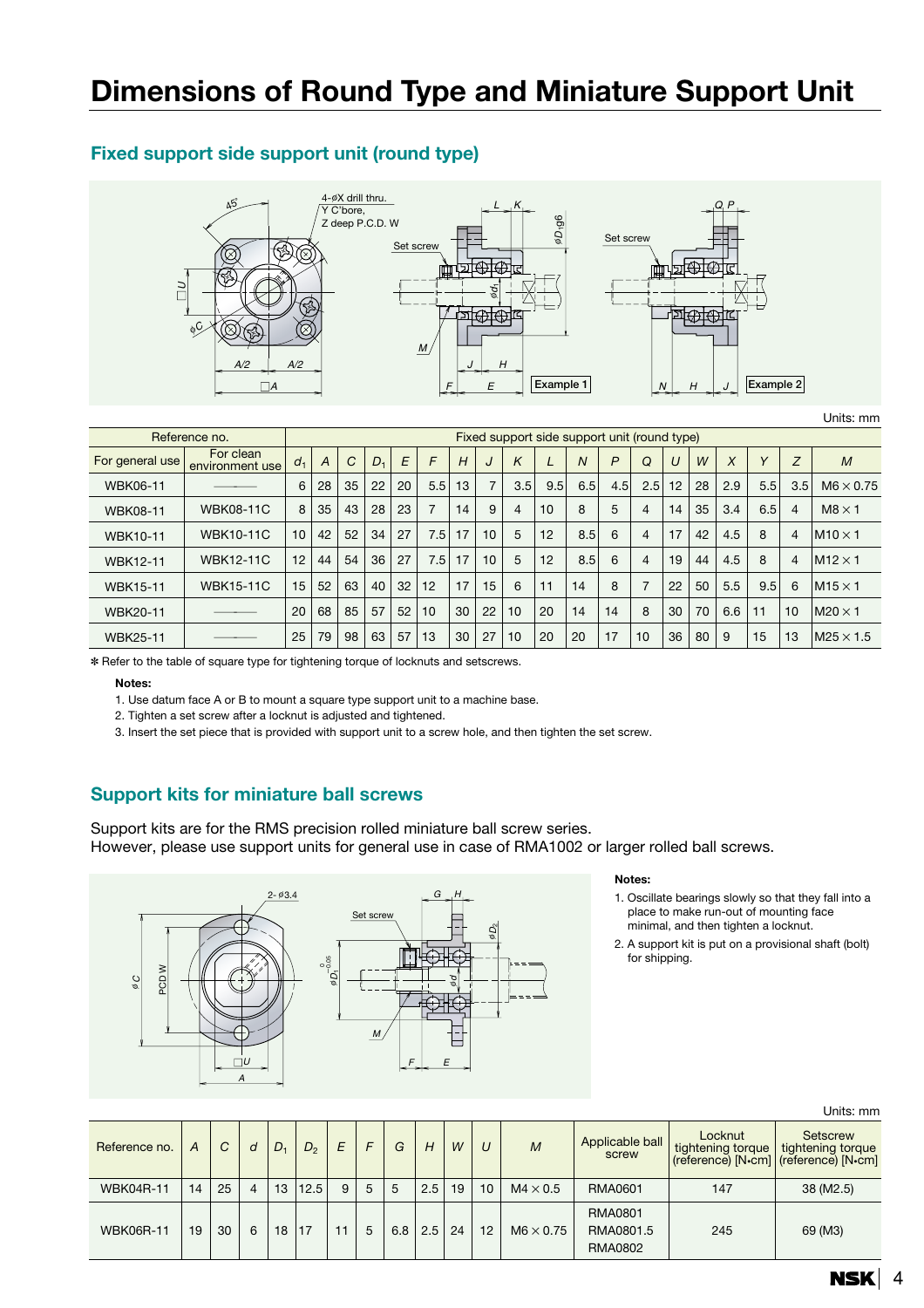### **Dimensions of Simple Support Side Support Units for VFA Ball Screws**

### **Simple support side support units for VFA ball screws**



|                   |    | Units: mm                 |
|-------------------|----|---------------------------|
| Reference no.     | d  | Applicable ball screw     |
| <b>WBK12SF-01</b> | 12 | <b>VFA1210</b>            |
| <b>WBK15SF-01</b> | 15 | <b>VFA1510</b><br>VFA1520 |

#### **Notes:**

1. Use datum face A for mounting to a machine base.

2. This type is exclusively made for simple support side units for NSK VFA ball screws. This unit supports a ball screw outside of a screw shaft.

# **Dimensions of Locknut**

### **Locknut**

It is essential to align a ball screw to exhibit its full performance. For this reason, we provide standard locknuts exclusive for ball screws, of which perpendicularities are controlled against the screw thread.



#### **Notes:**

- 1. Fasten the set screw after adjusting run-out of support kit and tightening a locknut.
- 2. Insert the set piece (bras pad) that is provided with a support kit, and then fasten the set screw.

| Reference no.    | G              | D    | F  | $\boldsymbol{B}$ | d  | B <sub>1</sub> | S              | Locknut<br>tightening torque | Set screw<br>tightening torque<br>(reference) [N-cm] (reference) [N-cm] |
|------------------|----------------|------|----|------------------|----|----------------|----------------|------------------------------|-------------------------------------------------------------------------|
| <b>WBK06L-01</b> | $M6\times0.75$ | 14.5 | 12 | 5                | 10 | 2.7            | M <sub>3</sub> | 245                          | 69 (M3)                                                                 |
| <b>WBK08L-01</b> | $M8\times1$    | 17   | 14 | 6.5              | 13 | $\overline{4}$ | M <sub>3</sub> | 490                          | 69 (M3)                                                                 |
| <b>WBK10L-01</b> | $M10\times1$   | 20   | 17 | 8                | 16 | 5              | M <sub>4</sub> | 930                          | 147 (M4)                                                                |
| <b>WBK12L-01</b> | $M12\times1$   | 22   | 19 | 8                | 17 | 5              | M <sub>4</sub> | 1 3 7 0                      | 147 (M4)                                                                |
| <b>WBK15L-01</b> | $M15\times1$   | 25   | 22 | 10               | 21 | 6              | M <sub>4</sub> | 2 3 5 0                      | 147 (M4)                                                                |
| <b>WBK17L-01</b> | $M17\times1$   | 29   | 24 | 13               | 24 | 8              | M <sub>4</sub> | 3 1 4 5                      | 147 (M4)                                                                |
| <b>WBK20L-01</b> | $M20\times1$   | 35   | 30 | 13               | 26 | 8              | M <sub>4</sub> | 4 700                        | 147 (M4)                                                                |
| <b>WBK25L-01</b> | $M25\times1.5$ | 42   | 36 | 16               | 34 | 10             | M <sub>6</sub> | 8 4 0 0                      | 490 (M6)                                                                |